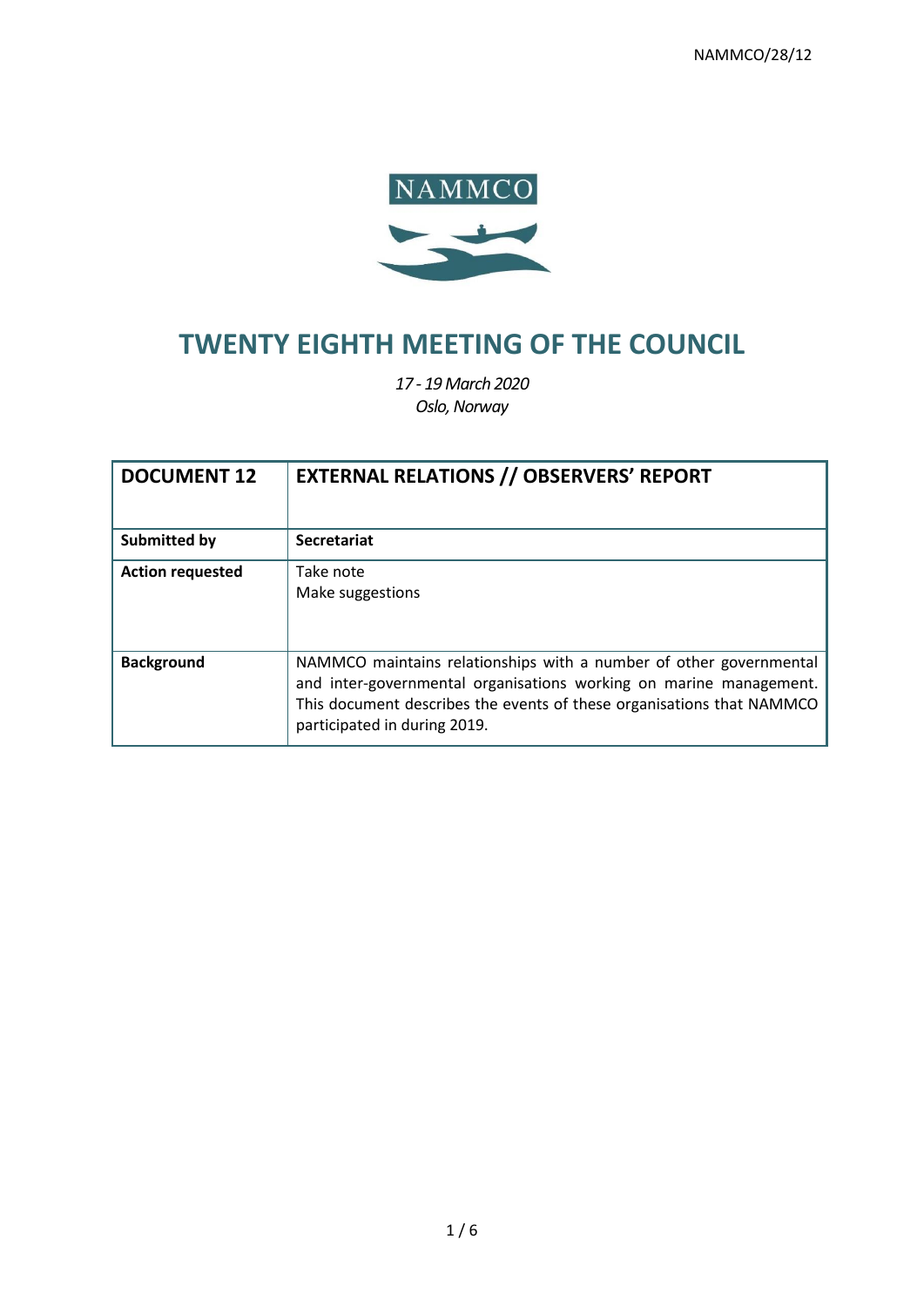This document on external relations presents an overview of the events organised by government or inter-governmental organisations that were attended by the Secretariat or representatives of member countries on behalf of NAMMCO during 2019. The information on the events and NAMMCO's involvement is presented in overview tables, followed by of the observer reports.

# 1. **OVERVIEW OF OBSERVATION ACTIVITIES IN 2019**

# **GOVERNMENT AND IGOS EVENTS ATTENDED BY THE SECRETARIAT ON BEHALF OF NAMMCO**

| <b>Month</b>         | <b>Meetings</b>                                                                                                                                                           | <b>Location</b>          | <b>Staff</b>      | <b>Contribution</b>                                          |
|----------------------|---------------------------------------------------------------------------------------------------------------------------------------------------------------------------|--------------------------|-------------------|--------------------------------------------------------------|
| 28-29 May            | 5 <sup>th</sup> meeting of the (NEAFC-<br><b>OSPAR) Collective</b><br><b>Arrangement (CollAr)</b>                                                                         | Gothenburg,<br><b>SF</b> | GD                | Interventions                                                |
| 5-7 June             | NASCO 36 <sup>th</sup> Annual Meeting                                                                                                                                     | Tromsø, NO               | GD, CW            | <b>Opening Statement</b>                                     |
| 19-20 June           | NO Workshop on Marine<br><b>Mammal By-catch</b><br><b>Monitoring and Mitigation</b>                                                                                       | Ålesund, NO              | GD                | Interventions                                                |
| 11-12 July           | <b>Sustainable Use of Aquatic</b><br><b>Living Resources</b>                                                                                                              | Tokyo, JP                | <b>GD</b> invited | Presentation: "Impact<br>of food choices"                    |
| 17-19<br>September   | <b>FAO By-Catch Workshop</b>                                                                                                                                              | Rome, IT                 | GD                | Interventions                                                |
| $24 - 25$<br>October | Sjøpattedyrutvalget<br>[Norwegian marine mammal<br>advisory board]                                                                                                        | Tromsø, NO               | CW, FW<br>invited | Presentation on animal<br>welfare issues in<br><b>NAMMCO</b> |
| 27<br>November       | 3 <sup>rd</sup> meeting of the reference<br>group for UN negotiations<br>towards a new agreement on<br><b>Biodiversity Beyond National</b><br><b>Jurisdictions (BBNJ)</b> | Tromsø, NO               | CW, SH, BK        | Opening and closing<br>remarks                               |

# **IGOs EVENTS ATTENDED BY A MEMBER COUNTRY ON BEHALF OF NAMMCO**

| <b>Month</b>    | <b>Meeting</b>                                                                             | <b>Location</b> | <b>Represented by</b> |
|-----------------|--------------------------------------------------------------------------------------------|-----------------|-----------------------|
| 23-27 September | <b>Northwest Atlantic Fisheries Organisation</b><br>(NAFO) 41 <sup>st</sup> Annual meeting | Bordeaux, FR    | <b>Iceland</b>        |
| 12-14 November  | <b>North-East Atlantic Fisheries Commission</b><br>(NEAFC) 38 <sup>th</sup> Annual meeting | London, UK      | Norway                |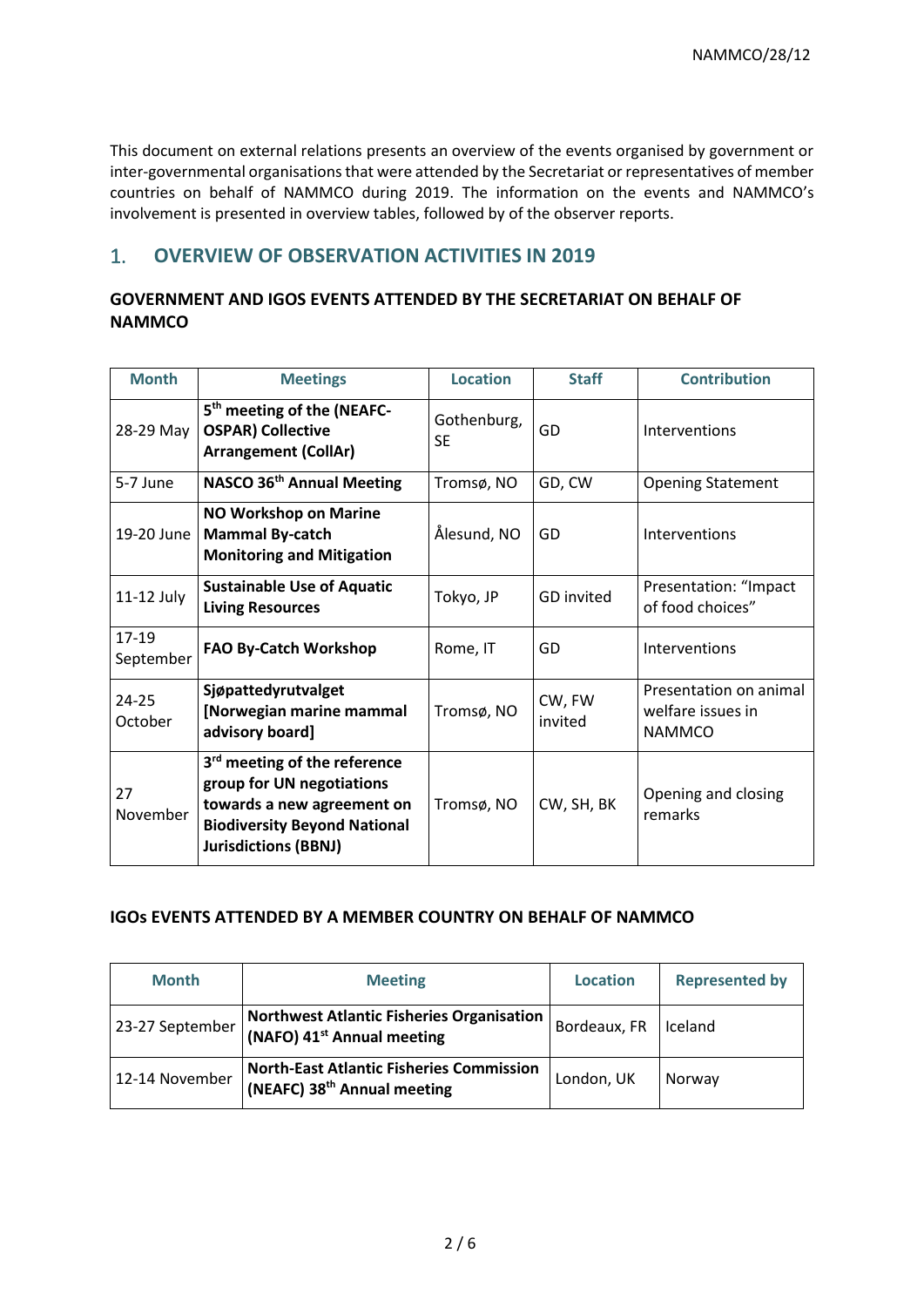# 2. **OBSERVER' REPORTS**

#### **Report of NAMMCO Observer (SEC) to the 5th meeting under the Collective Arrangement**

Desportes attended this meeting on behalf of NAMMCO. This was the second time that NAMMCO was represented at a meeting under the **'Collective Arrangement between competent international organisations on cooperation and coordination regarding selected areas in areas beyond national jurisdiction in the North-East Atlantic (CollAr)**', which is a formal agreement between legally competent authorities managing human activities in the Areas Beyond National Jurisdiction in the North-East Atlantic.

The foremost objective of the CollAr is to facilitate cooperation and coordination on area-based management between legally competent authorities, promoting the exchange of information on each other's activities and achievements and taking into consideration all conservation and management measures taken in relation to the North-East Atlantic. It also contributes to delivering an ecosystem approach to the management of all relevant human activities in the marine environment.

The fifth CollAr meeting was held on 28-29 May 2019 in Gothenburg, Sweden, at the invitation of the Swedish Ministry of Environment. It was attended by representatives of OSPAR and NEAFC Contracting Parties and Secretariats. Representatives of FAO, HELCOM, ICCAT, ICES, NAMMCO and UNEP participated as observers and to present their scope of work.

Information regarding initiatives of relevance to the CollAr were shared by OSPAR and NEAFC, as well as the other organisations. These updates concerned (among other things): the promotion of the CollAr arrangement (which was discussed at length by OSPAR, NEAFC, FAO and UNEP – see more details below); the ongoing negotiations on an international legally binding instrument on biodiversity beyond national jurisdictions (BBNJ) (including information on the STRONG High Seas Project); activities related to marine litter and derelict gear; vulnerable marine ecosystems and a review of related fisheries closures by NEAFC; development in the nomination proforma for the 'North Atlantic Current and Evlanov Seamount Marine Protected Area' (NACES MPA) by OSPAR together with a presentation of the very critical review by ICES and updates related to specific groups of species.

The CollAr is extensively showcased and promoted by OSPAR and NEAFC but also FAO and UNEP, as a regional arrangement that is successful in establishing effective collaboration between Regional Seas Agreements and regional fishery bodies/regional fisheries management organisations (RFBs/RFMOs) and thus supporting a cross sectorial dialogue between the fisheries/use and environmental/conservation sides of marine management.

Under **Item 2.4 Developments on the expansion of the collective arrangement to other competent organisations**, NAMMCO made an intervention to underline that NAMMCO parties believe in and strongly support regional cooperation and management. Therefore, a possible Memorandum of Understanding with OSPAR and the joining of the Collective Arrangement had been positively considered by the Parties, but more time was needed for further internal consultations (Report Council 27). The intervention is reported as point 2.26 and 2.27 in the Aide Memoire of the 5th Meeting under the CollAr.

The summary record of the meeting, aide memoire and key actions resulting from the meeting, as well as the list of participants and agenda, can all be found [here.](https://www.ospar.org/meetings/archive/collective-arrangement)

Following this meeting and the reiteration by OSPAR of its request to the participating organisations to provide comments on its draft nomination proforma of NACES MPA, the NAMMCO Scientific Committee was asked to comment at its 2019 annual meeting on the scientific aspects of the proposed area for the conservation of cetaceans. The NAMMCO Scientific Committee provided comments on the likely contribution of the NACES MPA to the conservation of cetaceans in the North Atlantic (NAMMCO 2018), comments which were forwarded to OSPAR on the 15th January 2020.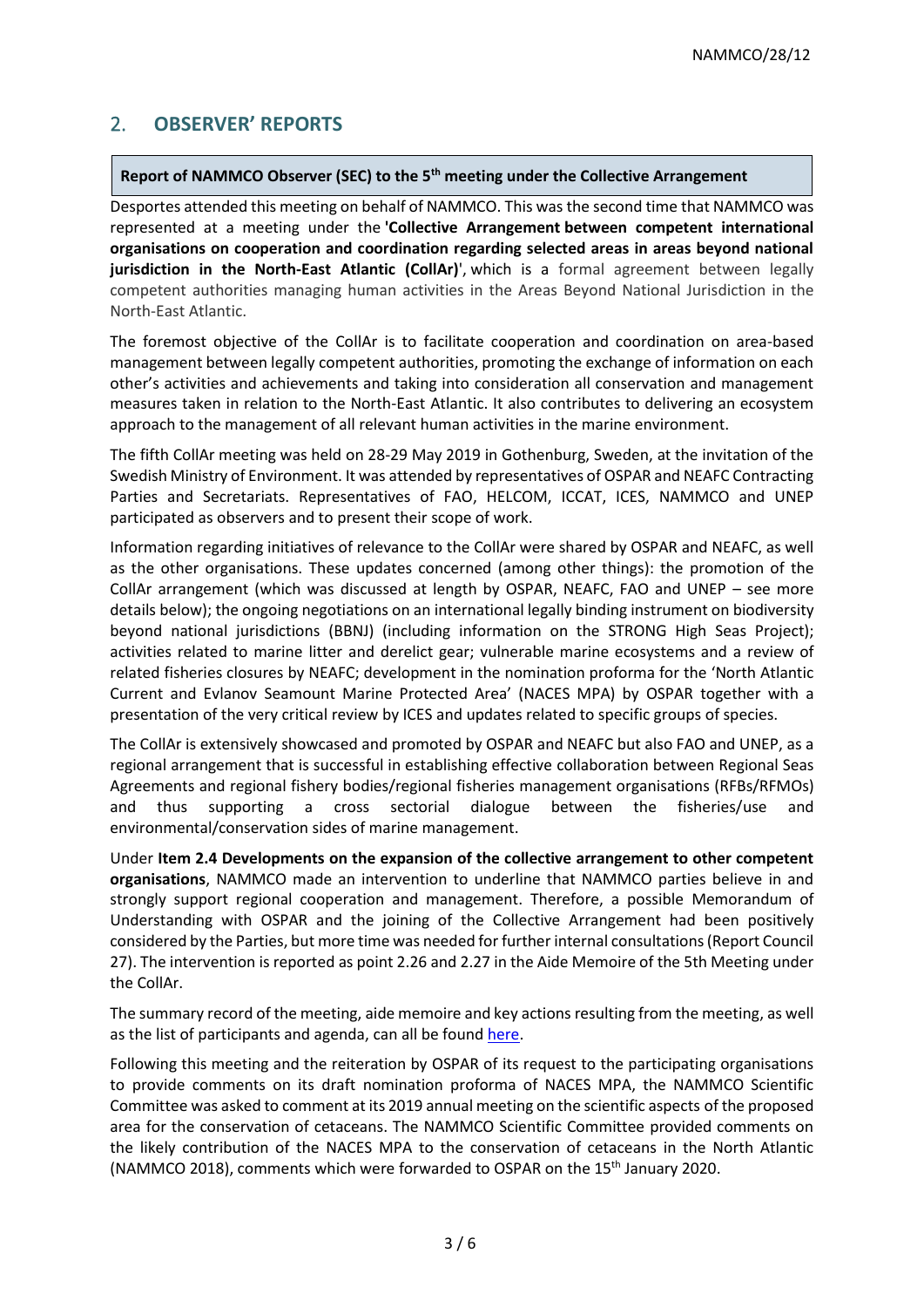### **Report of NAMMCO Observer (SEC) to the NO Workshop on Marine Mammal Bycatch Monitoring and Mitigation**

Desportes attended this workshop on behalf of NAMMCO. The workshop was distinctively interesting in the way that it gathered a wide range of by-catch stakeholders, including scientists, statisticians, modellers, fishers, managers and gear and pinger manufacturers.

The workshop provided a review of the state in the art in Norway regarding the by-catch of harbour porpoises, in terms of by-catch monitoring, estimation and mitigation efforts. Scientists from the US, UK and Denmark all shared their experience in these domains. The group provided advice to Norway on by-catch estimation and modelling, as well as optimisation of sampling design and effort, and pinger deployment design, modelling and mitigations.

# **Report of NAMMCO Observer (SEC) to the Meeting on Sustainable Use (SU) of Aquatic Living Resources**

Desportes attended this meeting on behalf of NAMMCO. She was invited with the specific aim of presenting and putting in perspective the results of the pilot life cycle analysis (LCA) study initiated by NAMMCO and presented at Council 27 "*Local seal or imported meat? Sustainability evaluation of food choices in Greenland, based on Life Cycle Assessment"*. Her presentation **"Impact of food choices"** was well received and generated many questions, as well as requests for more information from several countries.

Over 45 countries and several fisheries organisations were represented at the two-day closed meeting. The meeting reviewed the current situation regarding sustainable use of aquatic resources and the developments occurring on a regional and global basis in terms of use, conservation, regulations and restrictions, and campaigns. The primary focus of the meeting was, however, Japan's withdrawal from ICRW/IWC (effective from  $1<sup>st</sup>$  July 2019) and the resumption of commercial whaling activities in its waters. The future actions of Japan and other countries supporting sustainable use, as well as the consequences of different options for the IWC itself, were discussed at length. Japan underlined its willingness to continue its cooperation and contribution to the scientific work of the IWC. The development of the newly established Japanese catch limit (CL) was succinctly presented (although neither the report of the Japanese CL group nor the report of the external review group were made available to the participants).

The meeting reaffirmed the sustainable use of aquatic living resources based on scientific evidence as a universal principle. Recommendations from the meeting were agreed upon and provided to ministers and fisheries management bodies of sustainable use countries.

# **Report of NAMMCO Observer (SEC) to the FAO By-Catch Workshop**

Following the organisation of the *Expert Workshop (EWS) on Means and Methods for Reducing Marine Mammal Mortality in Fishing and Aquaculture Operations* in March 2018, the FAO convened the *Expert Meeting (EM) to Develop Technical Guidelines to Reduce Bycatch of Marine Mammals in Fisheries* in September 2019, to which the NAMMCO Secretariat was invited. Desportes attended this workshop from the NAMMCO Secretariat.

The principal output expected from the EM was an agreed draft of the provisional "**FAO Technical Guidelines for Responsible Fisheries: guideline to reduce bycatch of marine mammals in capture fisheries**" requested by the FAO. These technical guidelines should support the implementation of the FAO 1995 Code of Conduct for Responsible Fisheries.

**Document NAMMCO/28/15** provides a longer observer report and summarises the output of the meeting and of NAMMCO input prior to and during the meeting.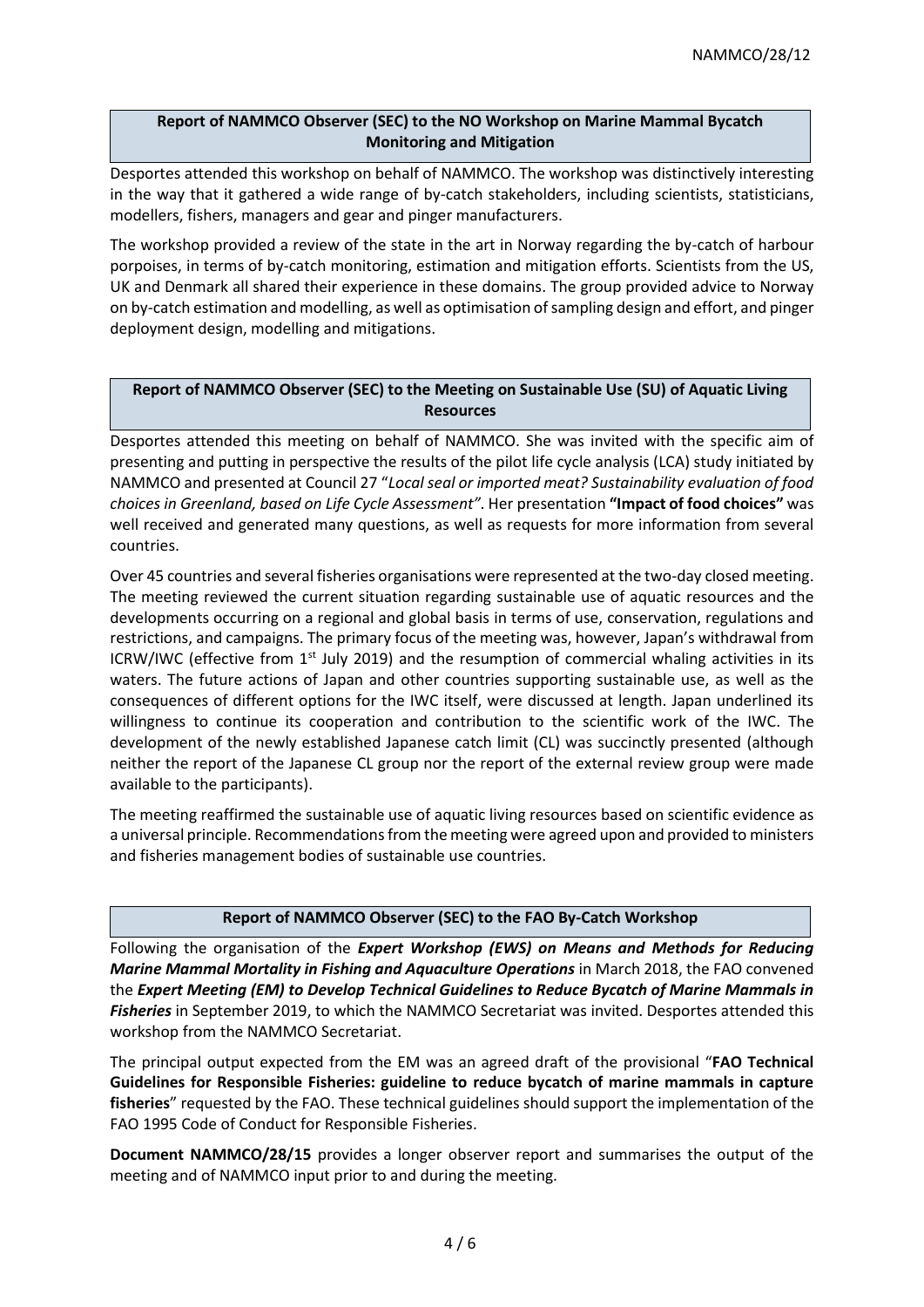The meeting report (with the draft technical guidelines in appendix C) was published as FAO Fisheries and Aquaculture Report No. 1289 and is available [on-line.](http://www.fao.org/3/ca7620en/ca7620en.pdf) It is now being circulated to COFI members for any final comments and suggestions for improvements to the draft technical Guidelines. These suggestions need to be provided to the FAO before Friday 20 March 2020. Any final comments/suggestions should be sent to the following e-mail address: [Mammal-Bycatch@fao.org.](mailto:Mammal-Bycatch@fao.org)

#### **Report of NAMMCO Observer (SEC) to the meeting of the Sjøpattedyrutvalget**

Wickson and Winsnes attended this meeting on behalf of NAMMCO. This is an annual meeting for all Norwegian actors dealing with marine mammals. Information on all research and management issues are given and discussed, and the meeting provides recommendations to national authorities. It is attended by representatives from the ministry, directorate for fisheries, and relevant research institutes. Although this is a national forum, NAMMCO has been invited to participate in recent years.

Winsnes gave a presentation on "Hvilke aspekter ved dyrevelferd knyttet til fangst og bifangst blir behandlet i NAMMCO og hvordan er arbeidet organiser".

#### **Report of NAMMCO Observer (SEC) to the meeting of the BBNJ**

This meeting was organised by the Norwegian delegation working on a proposed new international agreement under the United Nations Convention on the Law of the Sea on marine biodiversity beyond national jurisdictions (BBNJ). The meeting was held in collaboration with the faculty of the Law of the Sea at UiT the Arctic University of Norway on 27<sup>th</sup> November 2019. Hansen, Kamban and Winsnes attended the meeting on behalf of NAMMCO.

The objective of the meeting was to provide input to the Norwegian delegation involved in the BBNJ process prior to the third and final UN negotiation meeting planned for March 2020 in New York. In addition to members of the negotiating team and representatives of the Ministry of Foreign affairs, participants included representatives from academia, the Fridtjof Nansen Institute, the Norwegian Shipowners' Association and Greenpeace.

Introductions were given by the State Secretary of the Ministry of Foreign Affairs, Jens Frølich Holte, and the Head of the Norwegian delegation, Kristjan Egge, followed by two panel presentations with discussions. The introduction **c**overed the interests of the Norwegian government towards BBNJ, the status of the process and work of the delegation, and the objectives of the meeting. Particular points of emphasis included:

- Norway is committed to the principle of securing the right to utilise marine resources, and at the same time, promoting global obligations to protect ecosystem biodiversity.
- Norway places emphasis on international cooperation and being loyal to the UN
- Norway places emphasis on the need to have sufficient data and knowledge to secure good management of BBNJ and promoting the sharing and transferring of data, knowledge and skills across borders.
- Important issues currently being discussed in the process include:
	- o Regional vs National management of BBNJ
	- o Clarification of responsibilities and consequences with respect to national legislation and regulations

The first panel and discussion of the meeting focused on area-based management in marine protected areas in a new global agreement. Points made during this panel included:

The presence of existing regulations on BBNJ areas developed by the International Maritime Organisation. Concerns were presented that the delegation should investigate these existing regulations to make sure the new agreement would complement rather than complicate existing regulations.